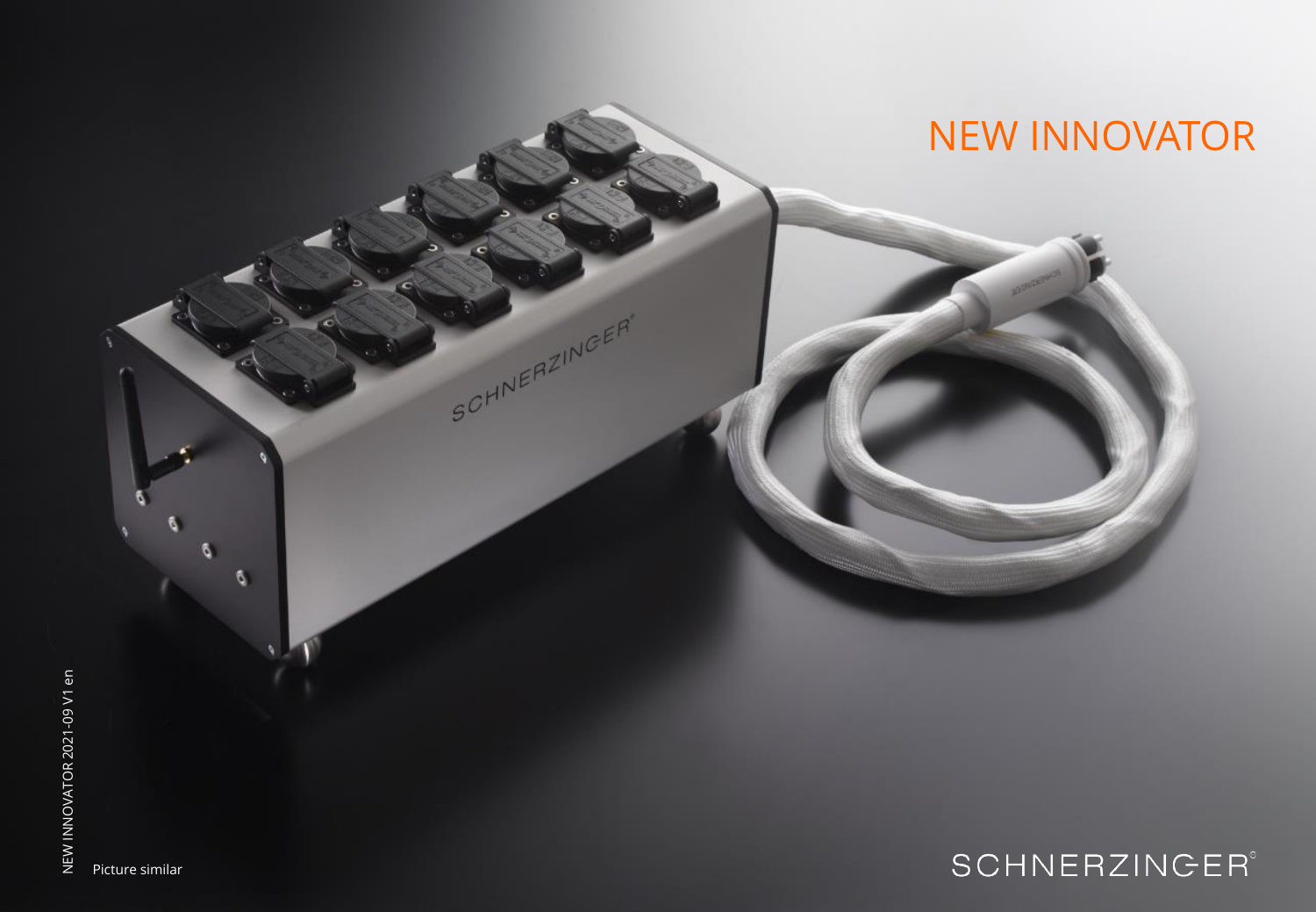Dear customer,

Thank you for your purchase of a SCHNERZINGER product.

Please take the time to precisely read the information in this guide. You will find important instructions to use your product and hints for the optimal integration into your HiFi system.

This guide facilitates your use of the product, promotes understanding its functional characteristics and helps you to obtain the full efficiency of the product.

We hope you enjoy your new SCHNERZINGER product.

#### Please clean the product with a non-scratching dry duster only. Avoid using cleaning agents.

A potting compound in the devices protects the innovative GIGA CANCELING technology with its particular electrical components specially manufactured for SCHNERZINGER against direct access and screening via X-ray or magnetic field applications. A slight rustling caused by this potting compound is normal and does not result in any functional impairment. There are no informed crystals in the devices.

In case of malfunctions contact your SCHNERZINGER dealer. Please do not attempt to service the device yourself or to open it, in that case you will lose your entitlement for our manufacturer warranty.

In the case of damages at the power plug or power cable please initiate an exchange at SCHNERZINGER via your dealer.

# **Package Contents**

#### **NEW INNOVATOR**

Antenna

**Dimensions and weight** (I x w x h in cm, weight in kg) NEW INNOVATOR 8 34 x 17 x 21 (without antenna), 7,4 NEW INNOVATOR 12 46 x 17 x 21 (without antenna), 9.5 The antenna is 11 cm long.

# **Safety instructions**

### **The product must NOT:**

- be plugged one behind the other
- be operated in a covered manner

Use is only permitted in dry rooms.

## **Contents**:

NEW INNOVATOR

BIDIRECTIONAL BARRIER

Connecting the NEW INNOVATOR to the power grid

Connecting the HiFi components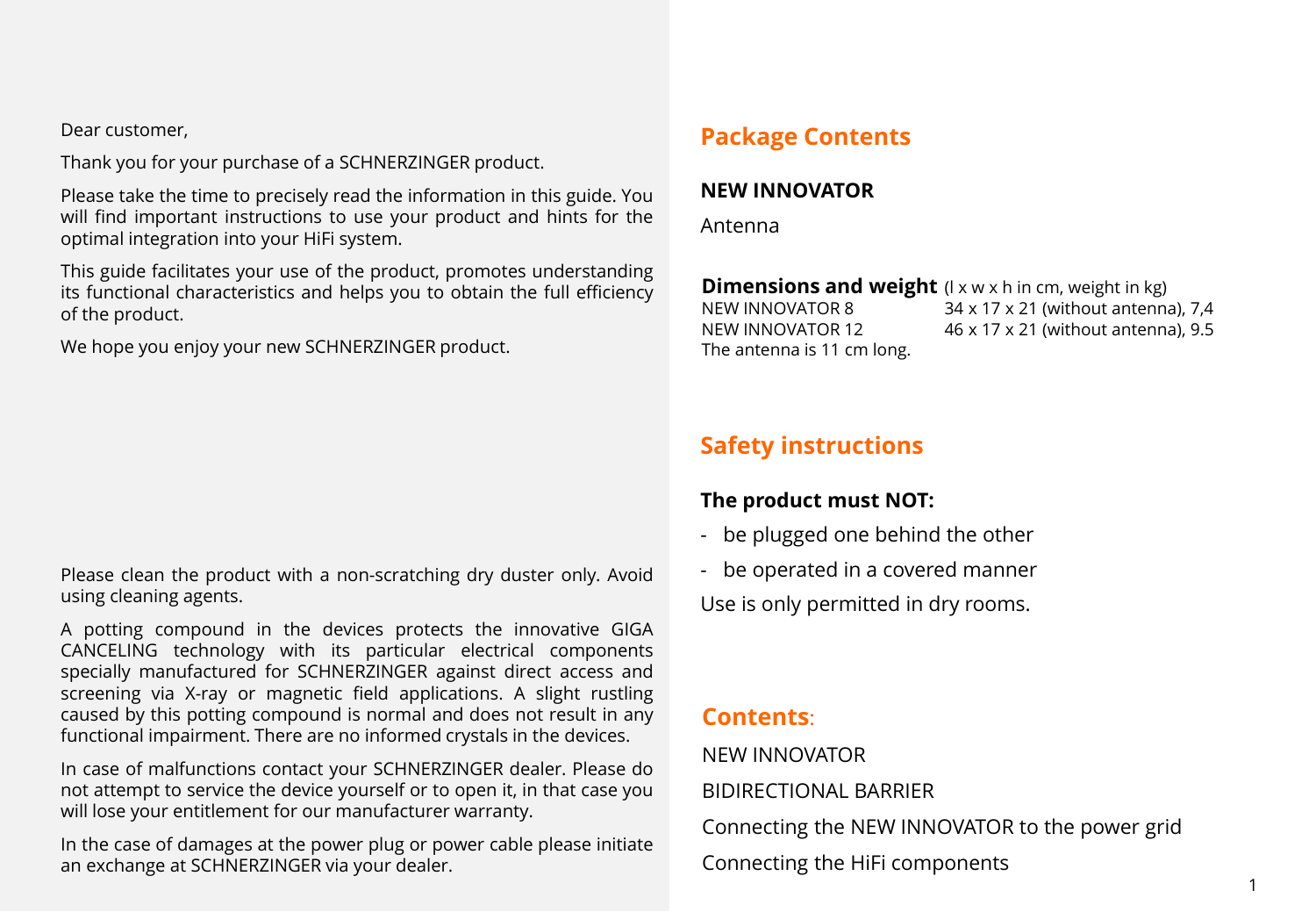### **NEW INNOVATOR**

The **NEW INNOVATOR** is a complex, bidirectional operating mains distribution system for up to 8 resp. 12 devices, representing the summit of the innovative SCHNERZINGER mains distribution technology.

At first sight it may appear to be an oversized mains strip; it actually is a small power plant to process even highest impulse currents at full speed, thanks to the **ATOMIC BONDING** formatting processes.

The NEW INNOVATOR does not provide protection against electrical interference fields - this function is carried out by: **NEW INNOVATOR PROTECTOR** – interferences resulting from the domestic power grid **POWER GUARD** – interferences resulting from the domestic power grid, radiating into the direct environment

port

The use of a **CABLE PROTECTOR** relates to the protection of the cable; it does not substitute the use of a NEW INNOVATOR PROTECTOR or POWER GUARD.

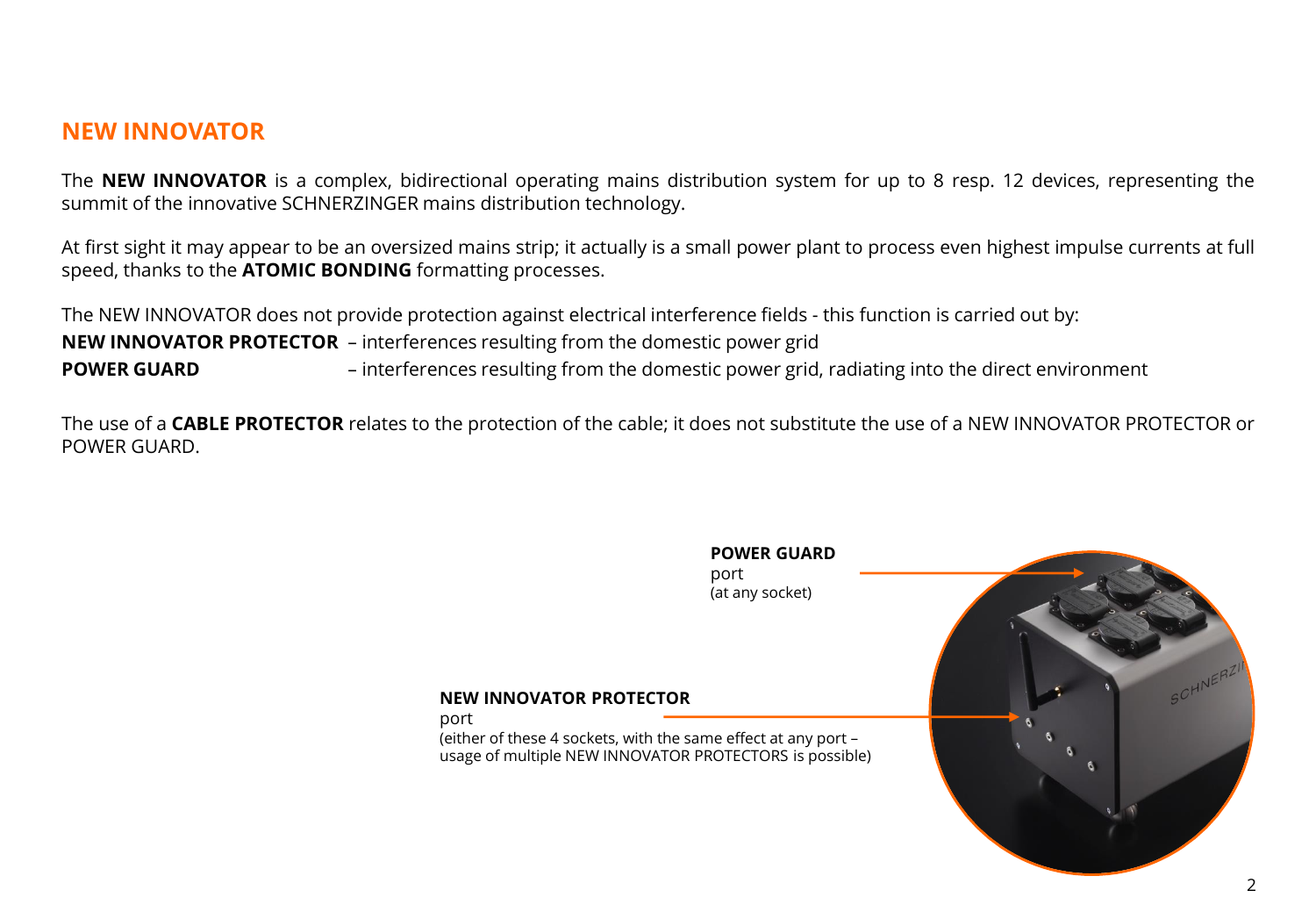### **BIDIRECTIONAL BARRIER**

The fixed bidirectional operating power feed provides the first barrier for penetrating outer interferences. It may additionally be protected by using a CABLE PROTECTOR at the CC1 port.

In addition, the NEW INNOVATOR forms a **bidirectional barrier** when used in conjunction with a **NEW INNOVATOR PROTECTOR** or **POWER GUARD**:

- external interfering fields radiating from the power grid or the cables are blocked
- Internal electrical interfering fields caused by the HiFi devices themselves are not transferred to other HiFi devices but dissipated outwards.

Each SCHNERZINGER product can be used on its own. But using SCHNERZINGER products throughout will result in a closed system in which the bidirectional effect remains uninterrupted.

This includes the use of SCHNERZINGER **POWER CORDS** with **CABLE PROTECTOR**.

Combined with the use of a **GROUND GUARD**, the processing of highest impulse currents is additionally absolutely free of interfering fields thanks to **GIGA CANCELING** technology.